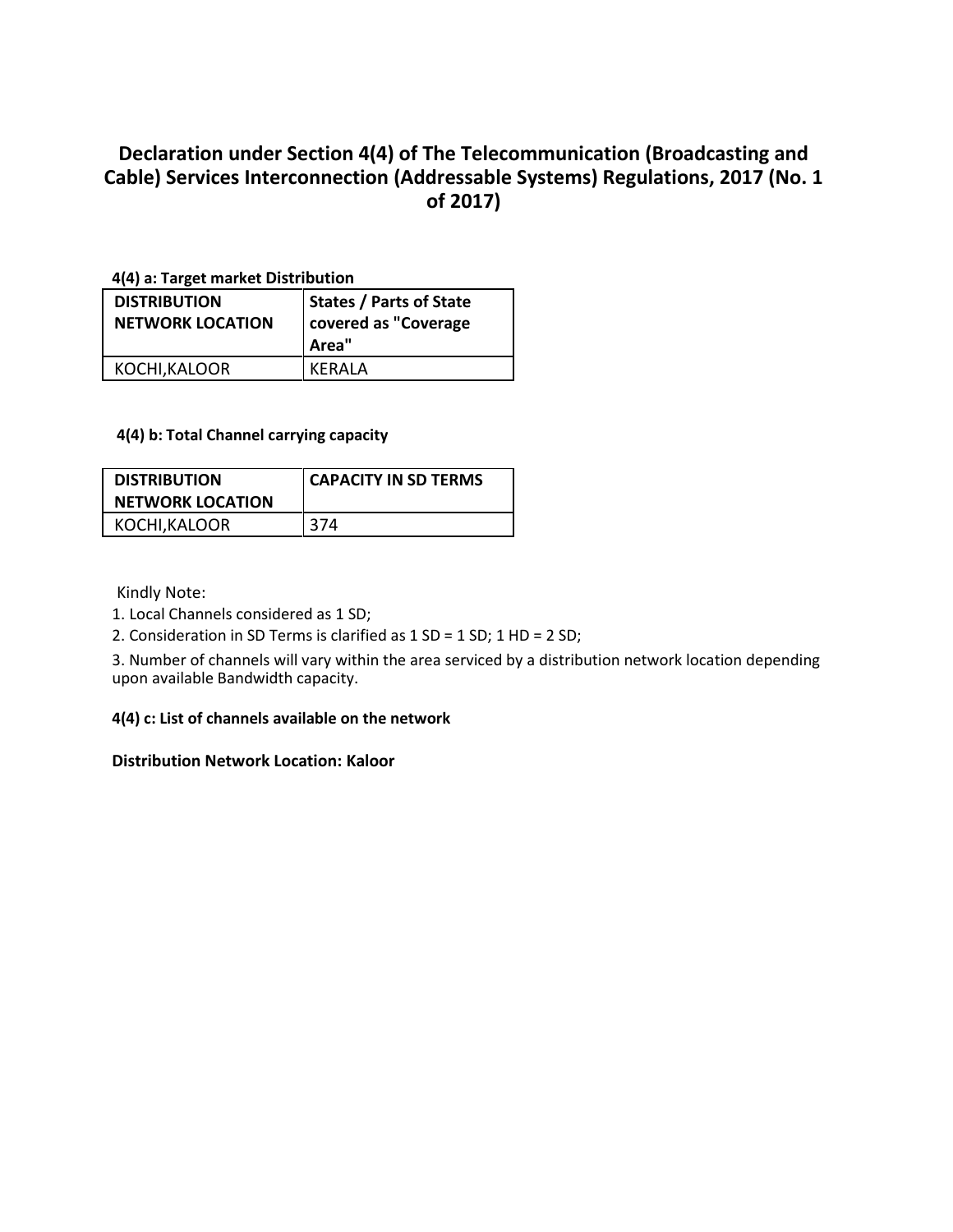| SL.No          | <b>CHANNELS</b>               | <b>Count in SD</b><br><b>Terms SD</b> | HD/SD     |
|----------------|-------------------------------|---------------------------------------|-----------|
| 1              | & FLIX                        | $1\overline{ }$                       | SD        |
| $\overline{2}$ | 24 NEWS                       | $1\vert$                              | <b>SD</b> |
| 3              | <b>7S MUSIC</b>               | 1                                     | <b>SD</b> |
| 4              | 9XM                           | 1                                     | <b>SD</b> |
| 5              | <b>AAJ TAK</b>                | $\mathbf{1}$                          | <b>SD</b> |
| 6              | <b>AASTHA</b>                 | 1                                     | <b>SD</b> |
| 7              | <b>AASTHA BHAJAN</b>          | 1                                     | <b>SD</b> |
| 8              | <b>AADITHYA</b>               | 1                                     | <b>SD</b> |
| 9              | <b>AMRITA</b>                 | 1                                     | <b>SD</b> |
| 10             | <b>ANGEL TV HD</b>            | 2                                     | HD        |
| 11             | <b>ANIMAL PLANET</b>          | 1                                     | <b>SD</b> |
| 12             | <b>ANIMAL PLANET HD WORLD</b> | 2                                     | HD        |
| 13             | <b>ANJAN</b>                  | 1                                     | <b>SD</b> |
| 14             | <b>ARCHANA</b>                | 1                                     | <b>SD</b> |
| 15             | <b>ARIHANT</b>                | 1                                     | <b>SD</b> |
| 16             | <b>ASIANET</b>                | $\mathbf{1}$                          | <b>SD</b> |
| 17             | <b>ASIANET HD</b>             | 2                                     | HD        |
| 18             | <b>ASIANET MOVIES</b>         | 1                                     | <b>SD</b> |
| 19             | <b>ASIANET NEWS</b>           | 1                                     | <b>SD</b> |
| 20             | <b>ASIANET PLUS</b>           | 1                                     | <b>SD</b> |
| 21             | <b>B4U MOVIES</b>             | 1                                     | <b>SD</b> |
| 22             | <b>B4U MUSIC</b>              | 1                                     | <b>SD</b> |
| 23             | <b>BABY TV HD</b>             | 2                                     | <b>SD</b> |
| 24             | <b>BBC EARTH HD</b>           | 2                                     | HD        |
| 25             | <b>BBC WORLD NEWS</b>         | 1                                     | <b>SD</b> |
| 26             | <b>BFLIX</b>                  | 1                                     | <b>SD</b> |
| 27             | <b>BHOJPURI CINEMA</b>        | $1\vert$                              | SD        |
| 28             | <b>BIG GANGA</b>              | 1                                     | <b>SD</b> |
| 29             | <b>BINDASS</b>                | 1                                     | <b>SD</b> |
| 30             | <b>CALVARY TV</b>             | $1\vert$                              | <b>SD</b> |
| 31             | <b>CAPTAIN</b>                |                                       | 1 SD      |
| 32             | <b>CAPTAIN NEWS</b>           | $\mathbf{1}$                          | <b>SD</b> |
| 33             | <b>CARTOON NETWORK</b>        | 1                                     | <b>SD</b> |
| 34             | <b>CINEMA TV</b>              | 1                                     | <b>SD</b> |
| 35             | <b>CNBC AWAAZ</b>             | 1                                     | <b>SD</b> |
| 36             | <b>CNBC PRIME HD</b>          | $\overline{2}$                        | <b>SD</b> |
| 37             | <b>CNBC TV18</b>              | 1                                     | <b>SD</b> |
| 38             | <b>ARIHANT</b>                | 1                                     | SD        |
| 39             | <b>CNN INTERNATIONAL</b>      | 1                                     | <b>SD</b> |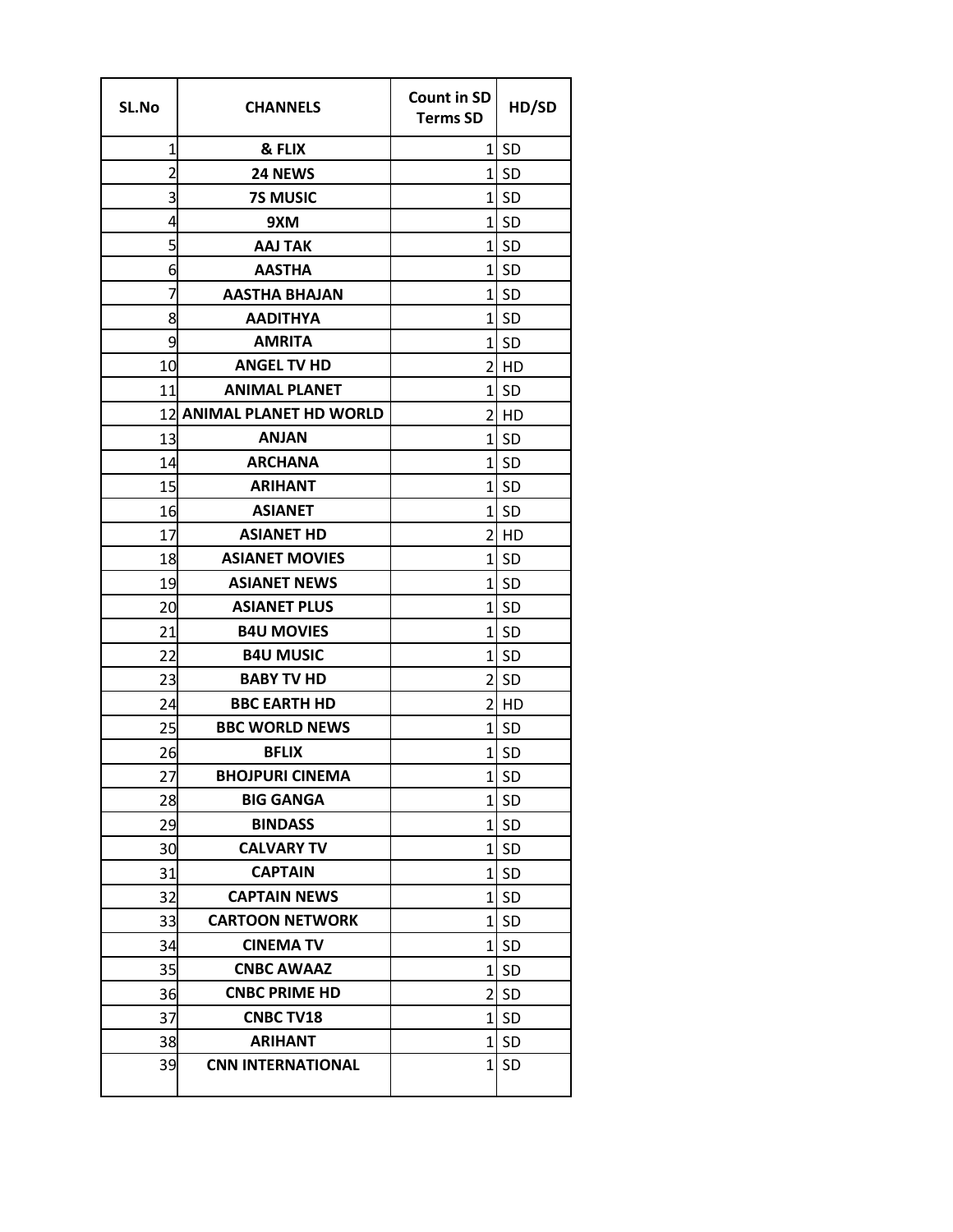| 40 | <b>CNN NEWS 18</b>        | 1              | <b>SD</b> |
|----|---------------------------|----------------|-----------|
| 41 | <b>COLORS</b>             | 1              | <b>SD</b> |
| 42 | <b>COLORS BANGLA</b>      | $\mathbf{1}$   | <b>SD</b> |
| 43 | <b>COLORS GUJARATHI</b>   | 1              | <b>SD</b> |
| 44 | <b>COLORS HD</b>          | 2              | HD        |
| 45 | <b>COLORS INFINITY</b>    | 1              | -SD       |
| 46 | <b>COLORS INFINITY HD</b> | $\overline{2}$ | HD        |
| 47 | <b>COMEDY CENTRAL</b>     | 1              | <b>SD</b> |
| 48 | <b>COMEDY CENTRAL HD</b>  | 2              | HD        |
| 49 | <b>CRV ENGLISH</b>        | $\mathbf{1}$   | <b>SD</b> |
| 50 | <b>CRV OM</b>             | 1              | <b>SD</b> |
| 51 | <b>CVR HEALTH</b>         | 1              | <b>SD</b> |
| 52 | <b>CVR NEWS</b>           | $1\vert$       | <b>SD</b> |
| 53 | <b>DABANGG</b>            | 1              | <b>SD</b> |
| 54 | <b>DANGAL</b>             | 1              | <b>SD</b> |
| 55 | <b>DARSHANA</b>           | 1              | <b>SD</b> |
| 56 | <b>DD Arunprabha</b>      | 1              | <b>SD</b> |
| 57 | <b>DD BANGAL</b>          | 1              | <b>SD</b> |
| 58 | <b>DD BHARATHI</b>        | 1              | <b>SD</b> |
| 59 | <b>DD BIHAR</b>           | 1              | <b>SD</b> |
| 60 | <b>DD CHANDANA</b>        | $\overline{1}$ | <b>SD</b> |
| 61 | <b>DD GIRNAR</b>          | $\mathbf{1}$   | SD        |
| 62 | <b>DD GUWAHATI</b>        | 1              | <b>SD</b> |
| 63 | <b>DD INDIA</b>           | 1              | <b>SD</b> |
| 64 | <b>DD KASHIR</b>          | $1\vert$       | -SD       |
| 65 | <b>DD KISAN</b>           | 1              | <b>SD</b> |
| 66 | <b>DD MALAYALAM</b>       | 1              | <b>SD</b> |
| 67 | <b>DD MP</b>              | $\mathbf{1}$   | <b>SD</b> |
| 68 | <b>DD NATIONAL</b>        | 1              | SD        |
| 69 | <b>DD NEWS</b>            | 1              | <b>SD</b> |
| 70 | <b>DD ODIA</b>            | 1              | <b>SD</b> |
| 71 | <b>DD PODHIGAI</b>        | 1              | <b>SD</b> |
| 72 | <b>DD PUNJABI</b>         | 1              | <b>SD</b> |
| 73 | <b>DD RAJASTHAN</b>       | 1              | <b>SD</b> |
| 74 | <b>DD RAJYASABHA</b>      | 1              | -SD       |
| 75 | <b>DD RETRO</b>           | $\mathbf{1}$   | <b>SD</b> |
| 76 | <b>DD SAHYADRI</b>        | 1              | <b>SD</b> |
| 77 | <b>DD SAPTAGIRI</b>       | 1              | <b>SD</b> |
| 78 | <b>DD SPORTS</b>          | 1              | <b>SD</b> |
| 79 | <b>DD UP</b>              | 1              | <b>SD</b> |
| 80 | <b>DD URDU</b>            | 1              | <b>SD</b> |
| 81 | <b>DHEERAN TV</b>         | 1              | -SD       |
| 82 | <b>DISCOVERY</b>          | 1              | <b>SD</b> |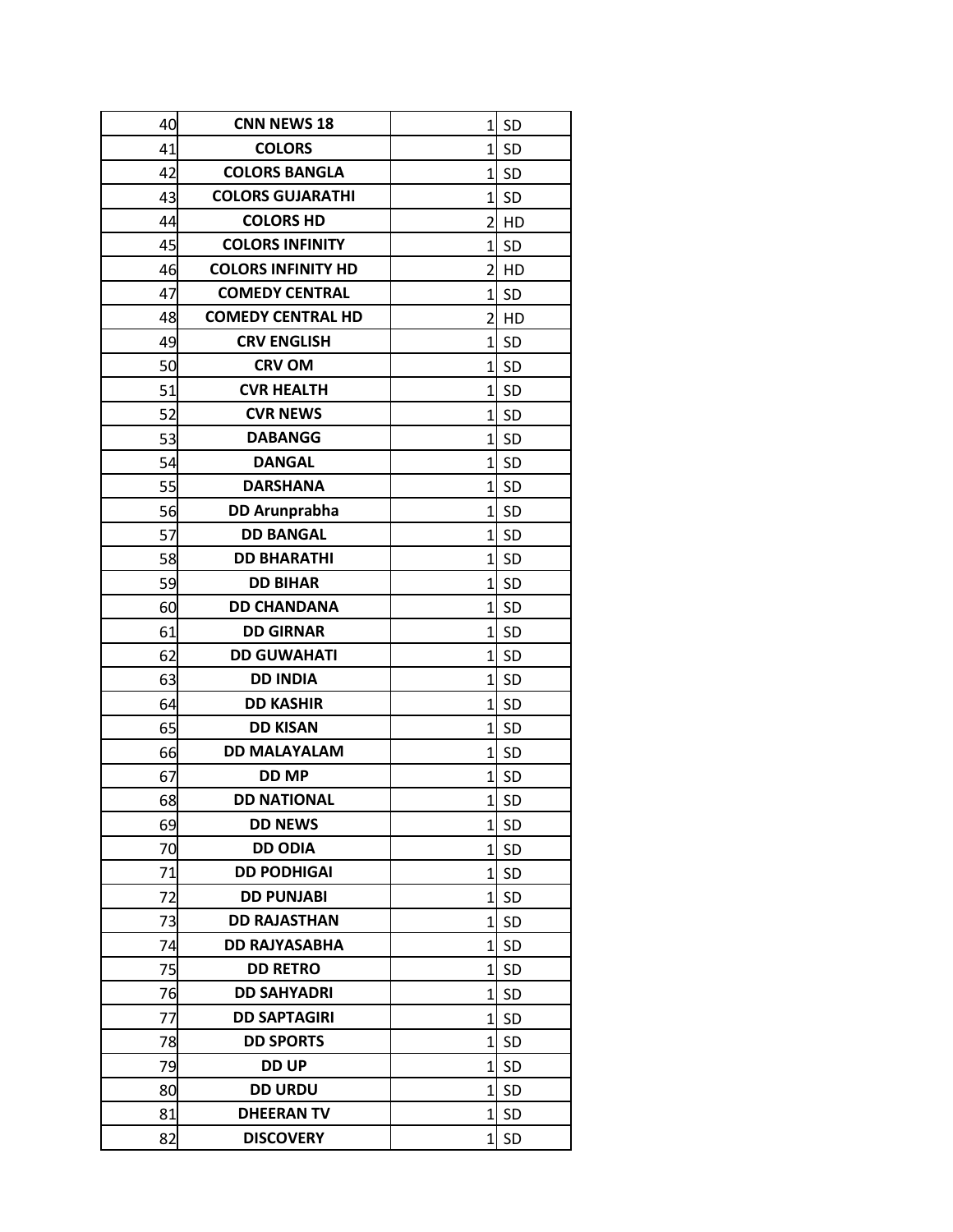| 83  | <b>DISCOVERY HD WORLD</b>      | 2              | HD        |
|-----|--------------------------------|----------------|-----------|
| 84  | <b>DISCOVERY JEET HD</b>       | 2              | HD        |
| 85  | <b>DISCOVERY KIDS</b>          | $\mathbf{1}$   | SD        |
| 86  | <b>DISCOVERY SCIENCE</b>       | 1              | <b>SD</b> |
| 87  | <b>DISCOVERY TURBO</b>         | $\mathbf{1}$   | <b>SD</b> |
| 88  | <b>DISNEY</b>                  | 11             | <b>SD</b> |
| 89  | <b>DISNEY INTERNATIONAL HD</b> | 2              | HD        |
| 90  | <b>DISNEY JUNIOR</b>           | 1              | <b>SD</b> |
| 91  | <b>DIVYA</b>                   | 1              | <b>SD</b> |
| 92  | <b>DW ASIEN</b>                | 1              | <b>SD</b> |
| 93  | <b>ENTERR 10</b>               | 1              | -SD       |
| 94  | <b>EPIC</b>                    | 1              | <b>SD</b> |
| 95  | <b>ET NOW</b>                  | $\mathbf{1}$   | <b>SD</b> |
| 96  | <b>EUROSPORT</b>               | 1              | <b>SD</b> |
| 97  | <b>EUROSPORTS HD</b>           | 2              | HD        |
| 98  | <b>FILMY</b>                   | $\mathbf{1}$   | -SD       |
| 99  | <b>FIRANGI</b>                 | 1              | <b>SD</b> |
| 100 | <b>FLOWERS</b>                 | 1              | SD        |
| 101 | <b>FM GOLD</b>                 | 1              | <b>SD</b> |
| 102 | <b>FM RAINBOW</b>              | 1              | <b>SD</b> |
| 103 | <b>FOOD FOOD</b>               | 1              | <b>SD</b> |
| 104 | <b>FOX LIFE</b>                | $\mathbf{1}$   | <b>SD</b> |
| 105 | <b>FOX LIFE HD</b>             | 2              | HD        |
| 106 | <b>FTV HD</b>                  | 2              | HD        |
| 107 | <b>GEMINI TV</b>               | $\mathbf{1}$   | <b>SD</b> |
| 108 | <b>GOD TV</b>                  | 1              | <b>SD</b> |
| 109 | <b>GOODNESS</b>                | 1              | <b>SD</b> |
| 110 | <b>GRACE FAMILY TV</b>         | 1              | <b>SD</b> |
| 111 | <b>HARVEST</b>                 | $\mathbf{1}$   | <b>SD</b> |
| 112 | <b>HBN</b>                     | 1              | <b>SD</b> |
| 113 | <b>HBO</b>                     | 1              | <b>SD</b> |
| 114 | <b>HD PHX HK CHANNEL</b>       | 2              | HD        |
| 115 | <b>HISTORY TV 18</b>           | 1              | <b>SD</b> |
| 116 | <b>HISTORY TV 18 HD</b>        | $\overline{2}$ | HD        |
| 117 | <b>HUNGAMA</b>                 | 1              | <b>SD</b> |
| 118 | <b>I NEWS</b>                  | 1              | <b>SD</b> |
| 119 | <b>IMAYAM TV</b>               | 1              | SD        |
| 120 | <b>INDIA TODAY</b>             | $\mathbf{1}$   | -SD       |
| 121 | <b>INSYNC</b>                  | 11             | <b>SD</b> |
| 122 | <b>INVESTIGATION DISCOVERY</b> | 1              | <b>SD</b> |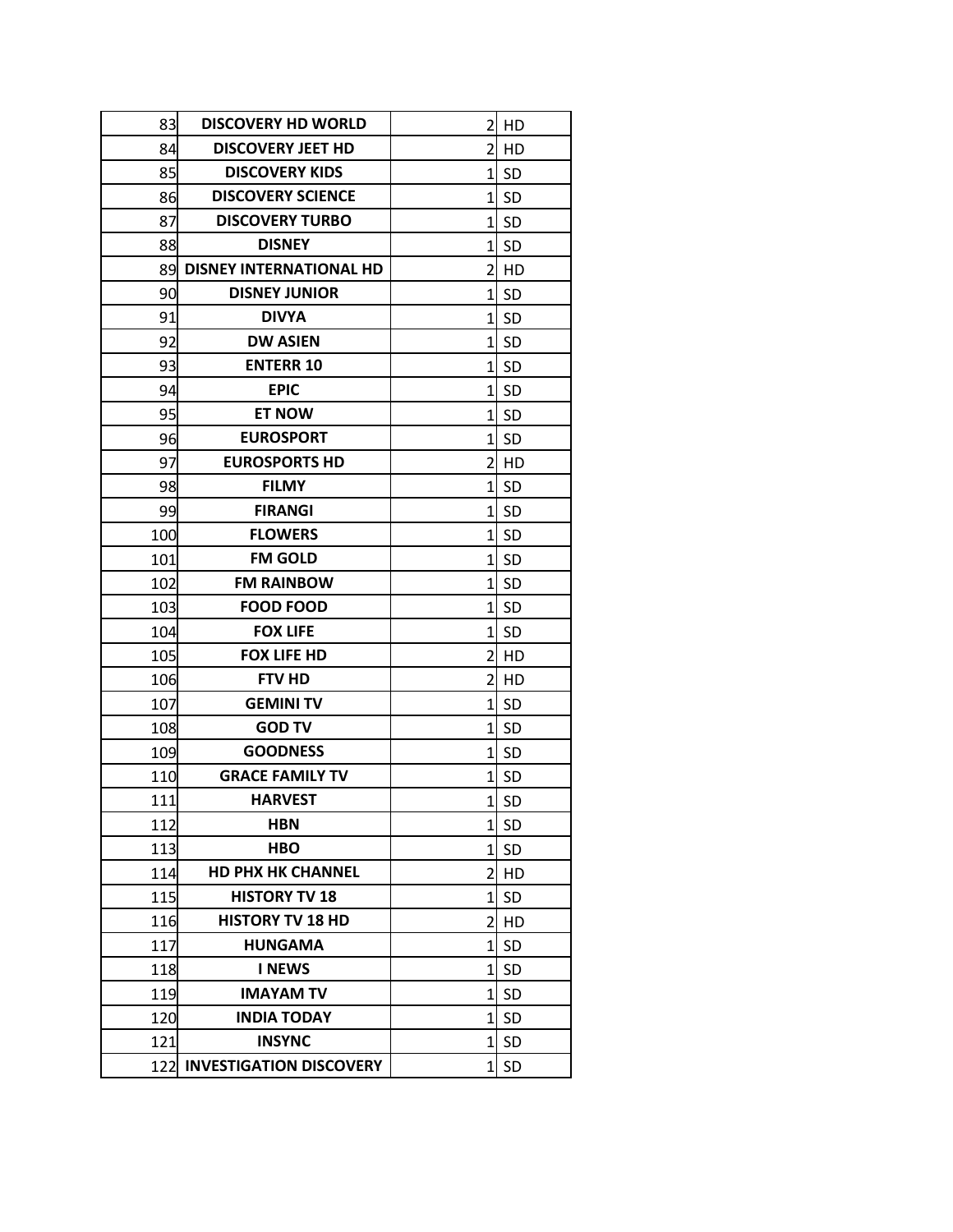| 123 | JAI MAHARASHTRA             |                | $1$ SD    |
|-----|-----------------------------|----------------|-----------|
| 124 | <b>JAIHIND</b>              |                | 1 SD      |
| 125 | <b>JALSHA MOVIES</b>        | $1\vert$       | -SD       |
| 126 | <b>MANAL</b>                |                | 1l SD     |
| 127 | <b>AYAL</b>                 | 11             | SD        |
| 128 | <b>JAYA MAX</b>             | $\mathbf{1}$   | <b>SD</b> |
| 129 | <b>JAYA MOVIES</b>          |                | $1$ SD    |
| 130 | <b>JAYA PLUS</b>            |                | 1l SD     |
| 131 | JAYA TV HD                  |                | 21 HD     |
| 132 | JEEVAN                      | 11             | SD        |
| 133 | K TV                        |                | 1l SD     |
| 134 | K TV HD                     |                | 21 HD     |
| 135 | <b>KAIRALI</b>              | 1              | <b>SD</b> |
| 136 | <b>KAIRALI NEWS</b>         |                | $1$ SD    |
| 137 | <b>KAIRALI WE</b>           |                | 1l SD     |
| 138 | <b>KALAIGNAR</b>            |                | $1$ SD    |
| 139 | <b>KALAIGNAR CHITHIRAM</b>  | $1\mathsf{l}$  | -SD       |
| 140 | KALAIGNAR ISAI ARUVI        |                | 1l SD     |
| 141 | <b>KALAIGNAR SIRIPOLI</b>   | $1\vert$       | SD        |
| 142 | <b>KALAINGNAR MURASU</b>    | 1 <sup>1</sup> | <b>SD</b> |
| 143 | <b>KALAINGNAR SEITHIGAL</b> |                | $1$ SD    |
| 144 | <b>KAPPA</b>                | 1 <sup>1</sup> | <b>SD</b> |
| 145 | <b>KASTHURI TV</b>          |                | 1l SD     |
| 146 | KAUMUDY                     | 11             | -SD       |
| 147 | <b>KISHORE MANCH</b>        | $1\vert$       | SD        |
| 148 | <b>KOCHU TV</b>             | $1\vert$       | -SD       |
| 149 | LOKSABHA TV                 |                | 1l SD     |
| 150 | M TV                        |                | 1l SD     |
| 151 | <b>MAA GOLD</b>             | 1              | SD        |
| 152 | <b>MAA HD</b>               |                | $2$ HD    |
| 153 | <b>MAA MOVIES HD</b>        | 21             | HD        |
| 154 | <b>MAA MOVIES</b>           | $1\vert$       | SD        |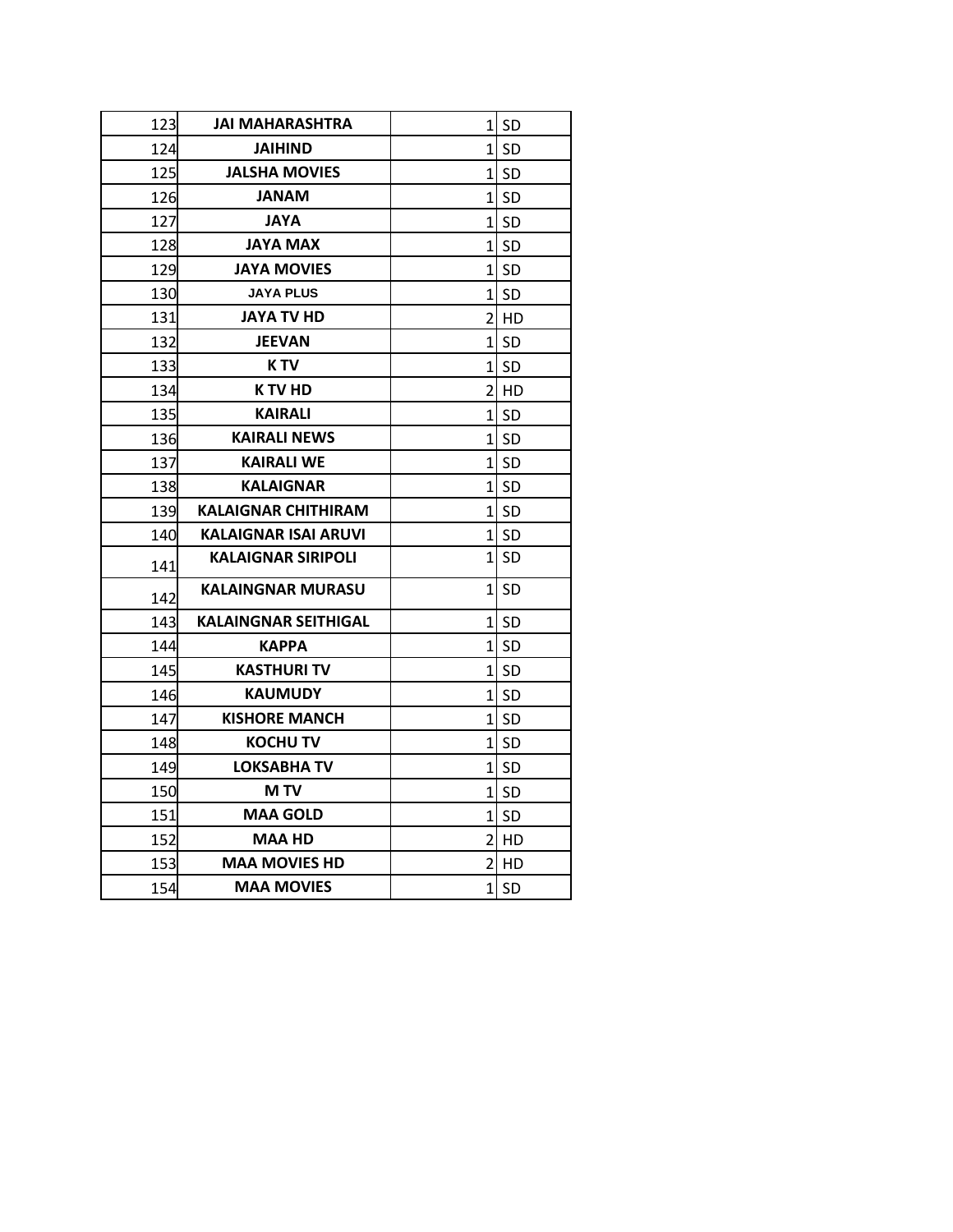| 155 | <b>MAA MUSIC</b>         | 1              | <b>SD</b> |
|-----|--------------------------|----------------|-----------|
| 156 | <b>MAA TV</b>            | $\mathbf{1}$   | <b>SD</b> |
| 157 | <b>MADHATV</b>           | 1              | <b>SD</b> |
| 158 | <b>MAKKAL TV</b>         | 1              | <b>SD</b> |
| 159 | <b>MALANADU</b>          | $\mathbf{1}$   | <b>SD</b> |
| 160 | <b>MANGALAM TV</b>       | 1              | <b>SD</b> |
| 161 | <b>MANORAMA NEWS</b>     | $\mathbf{1}$   | <b>SD</b> |
| 162 | <b>MANORANJAN</b>        | 1              | <b>SD</b> |
| 163 | <b>MARVEL HQ</b>         | $1\vert$       | <b>SD</b> |
| 164 | <b>MASTIII</b>           | 1              | <b>SD</b> |
| 165 | <b>MATHRUBHUMI NEWS</b>  | 1              | <b>SD</b> |
| 166 | <b>MAZHAVIL HD</b>       | $\overline{2}$ | HD        |
| 167 | <b>MAZHAVIL MANORAMA</b> | 1              | <b>SD</b> |
| 168 | <b>MEDIA ONE</b>         | 1              | <b>SD</b> |
| 169 | <b>MEENAKSHI TV</b>      | $\mathbf{1}$   | <b>SD</b> |
| 170 | <b>MEGA 24</b>           | $1\vert$       | <b>SD</b> |
| 171 | <b>MEGA MUSIC</b>        | 1              | <b>SD</b> |
| 172 | <b>MEGA TV</b>           | $\mathbf{1}$   | <b>SD</b> |
| 173 | <b>MH ONE</b>            | 1              | SD        |
| 174 | <b>MIRROR NOW</b>        | 1              | <b>SD</b> |
| 175 | <b>MK SIX</b>            | 1              | <b>SD</b> |
| 176 | <b>MK TELEVISION</b>     | $\mathbf{1}$   | <b>SD</b> |
| 177 | <b>MK TUNES</b>          | 1              | <b>SD</b> |
| 178 | $MN+HD$                  | 2              | HD        |
| 179 | <b>MNX</b>               | 1              | <b>SD</b> |
| 180 | <b>MOON TV</b>           | 1              | <b>SD</b> |
| 181 | <b>MOVIE HOUSE</b>       | $\mathbf{1}$   | <b>SD</b> |
| 182 | <b>MOVIES NOW</b>        | 1              | <b>SD</b> |
| 183 | <b>MOVIES NOW HD</b>     | $\overline{2}$ | <b>HD</b> |
| 184 | <b>MTV BEATS</b>         | 1              | <b>SD</b> |
| 185 | <b>MUSIC INDIA</b>       | $\mathbf{1}$   | <b>SD</b> |
| 186 | <b>NAT GEO WILD</b>      | 1              | <b>SD</b> |
| 187 | <b>NAT GEO WILD HD</b>   | 2              | HD        |
| 188 | <b>NDTV 24X7</b>         | $\mathbf{1}$   | <b>SD</b> |
| 189 | <b>NDTV GOOD TIMES</b>   | 1              | <b>SD</b> |
| 190 | <b>NEWS 18 KERALA</b>    | 1              | <b>SD</b> |
| 191 | <b>NEWS7 TAMIL</b>       | $\mathbf{1}$   | <b>SD</b> |
| 192 | <b>NGC</b>               | $\mathbf{1}$   | -SD       |
| 193 | <b>NICK</b>              | 1              | <b>SD</b> |
| 194 | NICK HD +                | 2              | HD        |
| 195 | <b>NICK JR</b>           | 1              | <b>SD</b> |
| 196 | NT <sub>3</sub>          | $\mathbf{1}$   | SD        |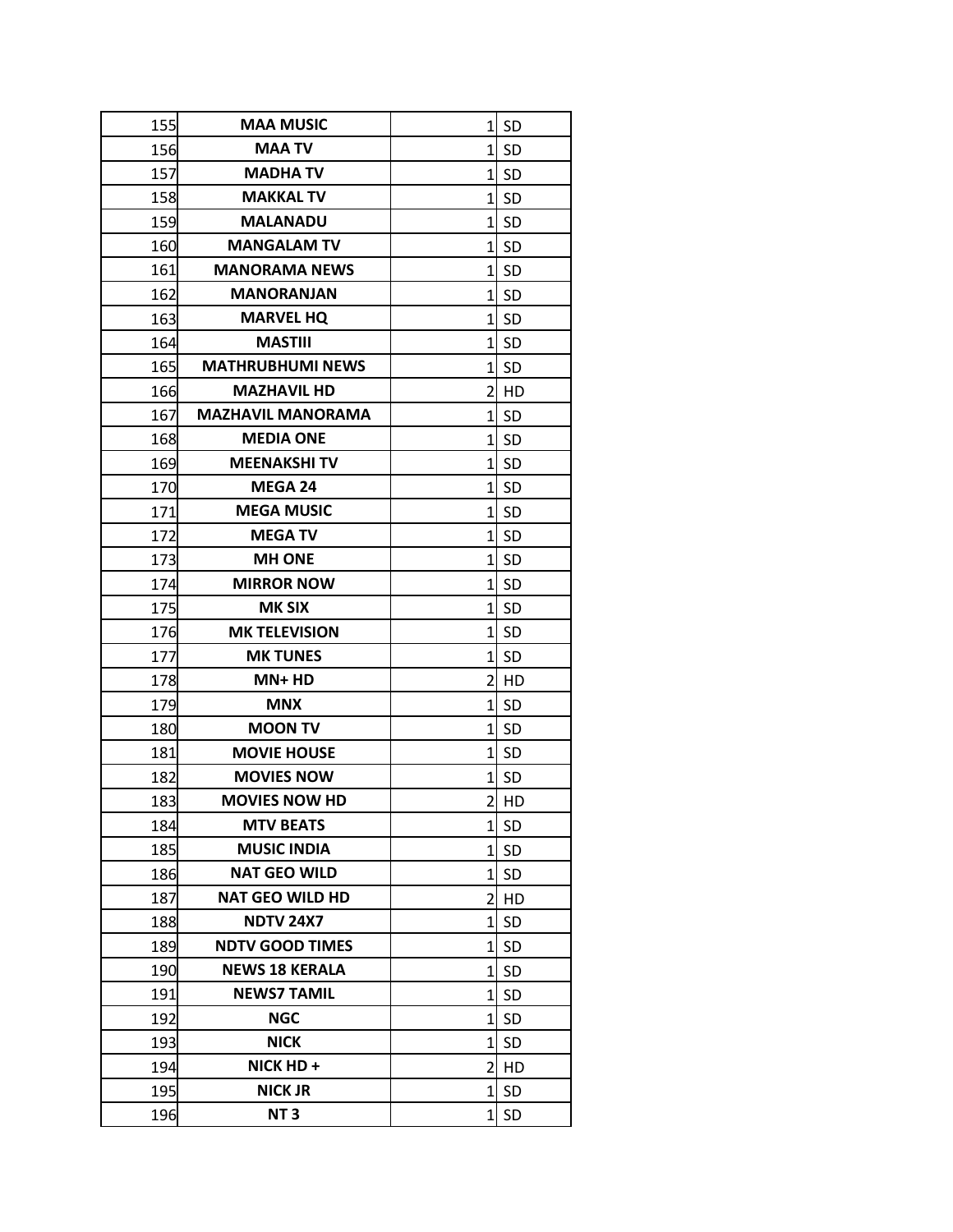| 197 | <b>PANINI</b>           | 1              | <b>SD</b> |
|-----|-------------------------|----------------|-----------|
| 198 | <b>PEPPERS</b>          | $\mathbf{1}$   | SD        |
| 199 | <b>POGO</b>             | $\mathbf{1}$   | <b>SD</b> |
| 200 | <b>POLIMER</b>          | 1              | <b>SD</b> |
| 201 | <b>POLIMER NEWS</b>     | $\mathbf{1}$   | <b>SD</b> |
| 202 | <b>POWER OF GOD</b>     | $\mathbf{1}$   | <b>SD</b> |
| 203 | <b>POWER VISION</b>     | $\mathbf{1}$   | <b>SD</b> |
| 204 | <b>PUBLIC TV</b>        | $\mathbf{1}$   | <b>SD</b> |
| 205 | PUTHIYA THALAIMURAI     | $\mathbf{1}$   | <b>SD</b> |
| 206 | <b>REPORTER</b>         | 1              | <b>SD</b> |
| 207 | <b>REPUBLIC TV</b>      | $1\vert$       | -SD       |
| 208 | <b>RISHTEY CINETLEX</b> | 1              | <b>SD</b> |
| 209 | <b>RISHTEY TV</b>       | $\mathbf{1}$   | <b>SD</b> |
| 210 | <b>ROMEDY NOW</b>       | 1              | <b>SD</b> |
| 211 | <b>ROMEDY NOW HD</b>    | $\overline{2}$ | HD        |
| 212 | <b>RUSSIA TODAY</b>     | 1              | <b>SD</b> |
| 213 | <b>SAFARI</b>           | 1              | <b>SD</b> |
| 214 | <b>SAHANA TV</b>        | 1              | -SD       |
| 215 | <b>SAHARA MP</b>        | 1              | <b>SD</b> |
| 216 | <b>SAHARA NAT</b>       | $\overline{2}$ | HD        |
| 217 | <b>SAI TV</b>           | 1              | <b>SD</b> |
| 218 | <b>SANGEET BANGLA</b>   | $\mathbf{1}$   | <b>SD</b> |
| 219 | <b>SANSKAR</b>          | $1\vert$       | <b>SD</b> |
| 220 | <b>SATHIYAM</b>         | $\mathbf{1}$   | <b>SD</b> |
| 221 | <b>SET MAX</b>          | $\mathbf{1}$   | <b>SD</b> |
| 222 | <b>SHALOM</b>           | $\mathbf{1}$   | <b>SD</b> |
| 223 | <b>SHARDA</b>           | $\mathbf{1}$   | <b>SD</b> |
| 224 | <b>SONIC</b>            | 1              | <b>SD</b> |
| 225 | <b>SONY</b>             |                | $1$ SD    |
| 226 | <b>SONY BBC EARTH</b>   | 1              | <b>SD</b> |
| 227 | <b>SONY HD</b>          | $\overline{2}$ | HD        |
| 228 | <b>SONY MAX 2</b>       | 1              | <b>SD</b> |
| 229 | <b>SONY PAL</b>         | 1              | <b>SD</b> |
| 230 | <b>SONY PIX</b>         | 1              | <b>SD</b> |
| 231 | <b>SONY PIX HD</b>      | 2              | HD        |
| 232 | <b>SONY SAB</b>         | 1              | <b>SD</b> |
| 233 | <b>SONY SIX</b>         | 1              | <b>SD</b> |
| 234 | <b>SONY SIX HD</b>      | 2              | HD        |
| 235 | <b>SONY TEN 1 HD</b>    | 2              | HD        |
| 236 | <b>SONY TEN 2 HD</b>    | $\overline{2}$ | HD        |
| 237 | <b>SONY TEN ONE</b>     | $\mathbf{1}$   | <b>SD</b> |
| 238 | <b>SONY TEN THREE</b>   | 1              | <b>SD</b> |
| 239 | <b>SONY TEN TWO</b>     | $\mathbf{1}$   | <b>SD</b> |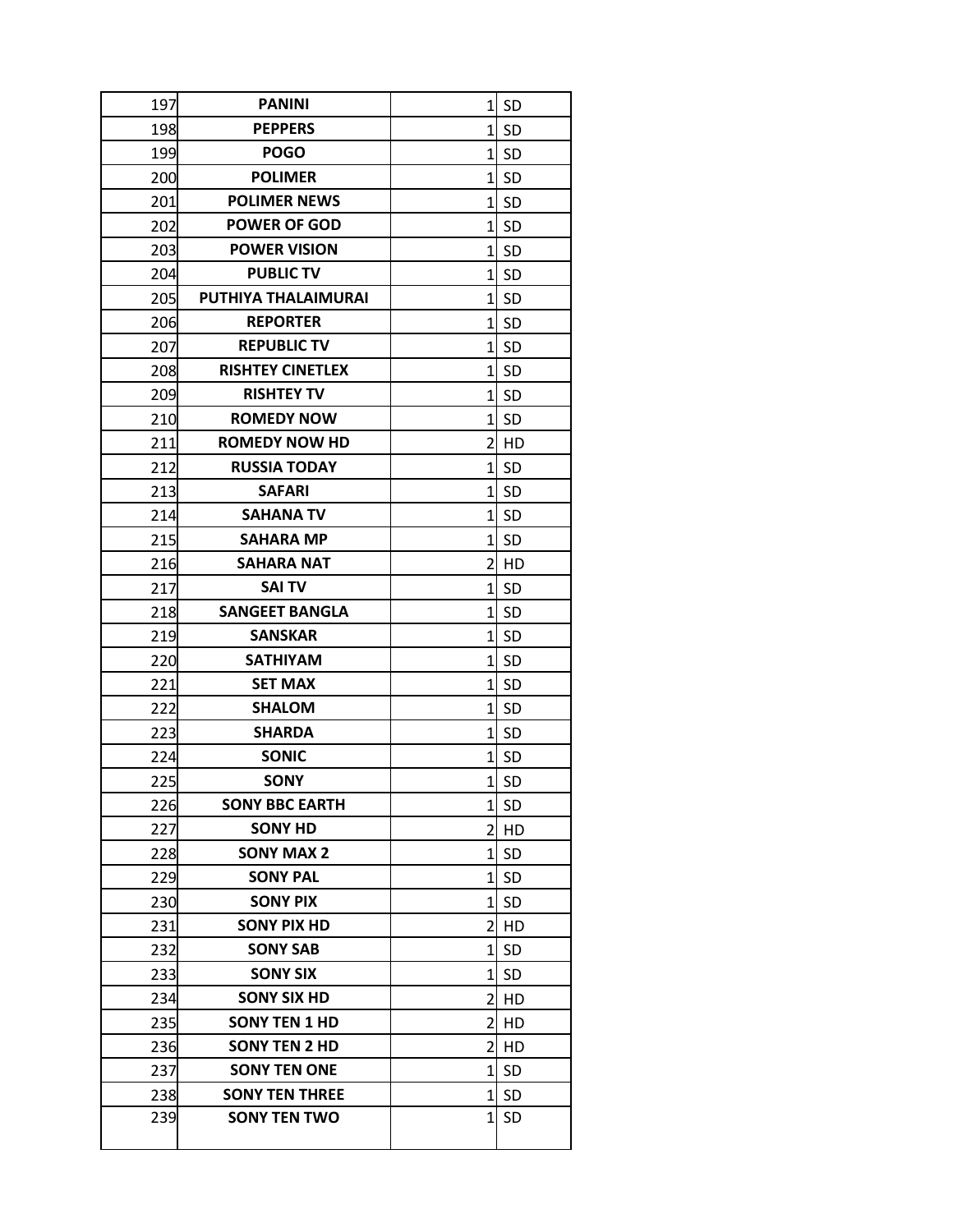| 240  | <b>SONY WAH</b>                |                 | $1$ SD    |
|------|--------------------------------|-----------------|-----------|
| 241  | <b>SONY YAY</b>                | $1\overline{ }$ | <b>SD</b> |
| 242  | <b>SRI SANKARA</b>             | $\mathbf{1}$    | <b>SD</b> |
| 243  | <b>STAR BHARAT</b>             |                 | 1l SD     |
| 244  | <b>STAR BHARATH HD</b>         | $\overline{2}$  | l HD      |
| 245  | <b>STAR GOLD</b>               |                 | 1l SD     |
| 246  | <b>STAR GOLD 2</b>             | 1               | -SD       |
| 247  | <b>STAR GOLD HD</b>            | 2               | l HD      |
| 248  | <b>STAR GOLD SELECT HD</b>     | $\overline{2}$  | l HD      |
| 249  | <b>STAR MOVIES</b>             | $1\vert$        | <b>SD</b> |
| 250  | <b>STAR MOVIES HD</b>          |                 | 2 HD      |
| 251  | <b>STAR MOVIES SELECT HD</b>   | $\overline{2}$  | <b>HD</b> |
| 252  | <b>STAR PLUS</b>               | $1\vert$        | -SD       |
| 253  | <b>STAR PLUS HD</b>            | 2               | l HD      |
| 254  | <b>STAR SPORTS 1 ENGLISH</b>   | $\mathbf{1}$    | <b>SD</b> |
| 255  | <b>STAR SPORTS 1 HINDI</b>     |                 | 1l SD     |
| 256  | <b>STAR SPORTS 2</b>           | $1\vert$        | <b>SD</b> |
| 257  | <b>STAR SPORTS 3</b>           |                 | 1l SD     |
| 258  | <b>STAR SPORTS FIRST</b>       | $1\overline{ }$ | <b>SD</b> |
| 259  | <b>STAR SPORTS HD 1</b>        | $\overline{2}$  | l HD      |
| 260  | <b>STAR SPORTS HD 2</b>        | $\overline{2}$  | l HD      |
| 261  | <b>STAR SPORTS SELECT 1</b>    |                 | $1$ SD    |
| 262  | <b>STAR SPORTS SELECT 2</b>    |                 | $1$ SD    |
| 2631 | <b>STAR SPORTS SELECT HD 1</b> | $\overline{2}$  | l HD      |
| 264  | <b>STAR SPORTS SELECT HD 2</b> | $\overline{2}$  | l HD      |
| 265  | <b>STAR UTSAV</b>              | $\mathbf{1}$    | <b>SD</b> |
| 266  | <b>STAR UTSAV MOVIES</b>       |                 | $1$ SD    |
| 267  | STAR VIJAY                     |                 | $1$ SD    |
| 268  | <b>STAR VIJAY HD</b>           |                 | $2$ HD    |
| 269  | <b>STAR WORLD</b>              | $1\vert$        | <b>SD</b> |
| 270  | <b>STAR WORLD HD</b>           | $\overline{2}$  | HD        |
| 271  | <b>SUBHA VAARTHA</b>           | $\mathbf{1}$    | <b>SD</b> |
| 272  | <b>SUN MUSIC</b>               | 1               | <b>SD</b> |
| 273  | <b>SUN MUSIC HD</b>            | 2               | HD        |
| 274  | <b>SUN NEWS</b>                |                 | 1SD       |
| 275  | <b>SUN TV</b>                  | $\mathbf{1}$    | <b>SD</b> |
| 276  | <b>SUN TV HD</b>               | $\overline{2}$  | HD        |
| 277  | <b>SURYA COMEDY</b>            | $\mathbf 1$     | <b>SD</b> |
| 278  | <b>SURYA MOVIES</b>            | $1\overline{ }$ | <b>SD</b> |
| 279  | <b>SURYA MUSIC</b>             |                 | 1lSD      |
| 280  | <b>SURYA TV</b>                |                 | $1$ SD    |
| 281  | <b>SURYA TV HD</b>             | 2               | HD        |
| 282  | <b>SUVARNA HD</b>              | 2               | HD        |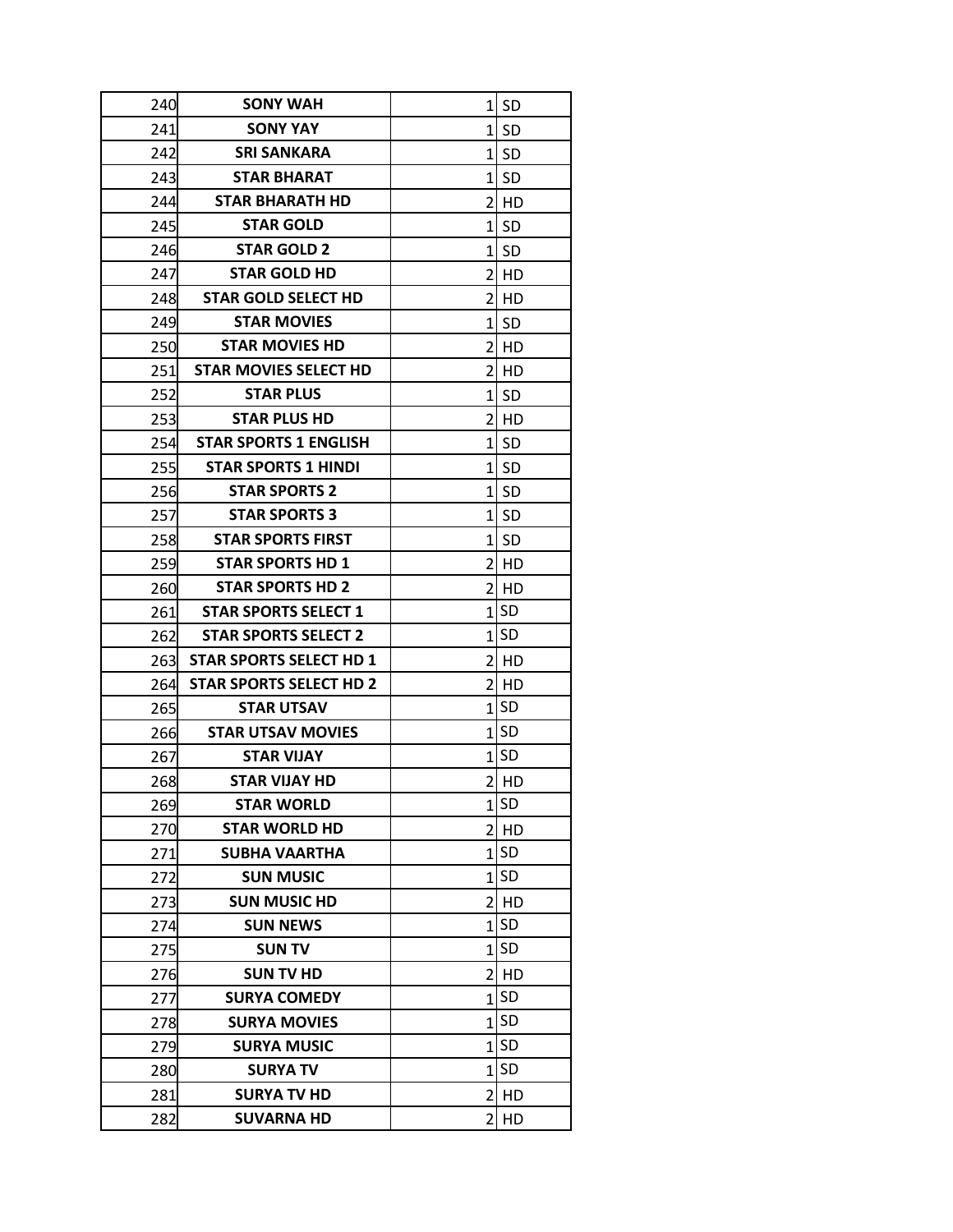| 283 | <b>SUVARNA NEWS</b>       | $\mathbf{1}$   | <b>SD</b> |
|-----|---------------------------|----------------|-----------|
| 284 | <b>SUVARNA PLUS</b>       | $\mathbf{1}$   | <b>SD</b> |
| 285 | <b>SUVARNA TV</b>         | $\mathbf{1}$   | <b>SD</b> |
| 286 | <b>SVBC</b>               | $\mathbf{1}$   | <b>SD</b> |
| 287 | <b>TAMILAN TELEVISION</b> | $\overline{1}$ | <b>SD</b> |
| 288 | <b>Test TV</b>            | $\mathbf{1}$   | <b>SD</b> |
| 289 | <b>TIMES NOW</b>          | 1              | <b>SD</b> |
| 290 | <b>TLC</b>                | 1              | <b>SD</b> |
| 291 | <b>TLC HD WORLD</b>       |                | 2 HD      |
| 292 | <b>TUNE 6 MUSIC</b>       | 1              | <b>SD</b> |
| 293 | <b>TV 9 GUJRATI</b>       | 1              | <b>SD</b> |
| 294 | <b>TV 9 THELUGU</b>       | $\overline{1}$ | <b>SD</b> |
| 295 | <b>UDAYA</b>              | $\mathbf{1}$   | <b>SD</b> |
| 296 | <b>UTV ACTION</b>         | 1              | <b>SD</b> |
| 297 | UTV HD                    | 2              | <b>HD</b> |
| 298 | <b>UTV MOVIES</b>         | $\mathbf{1}$   | <b>SD</b> |
| 299 | <b>VAANAVIL</b>           | 1              | SD        |
| 300 | <b>VAARTHA</b>            | $\mathbf{1}$   | <b>SD</b> |
| 301 | <b>VASANTH TV</b>         | $\mathbf{1}$   | <b>SD</b> |
| 302 | <b>VENDHAR TV</b>         | $\mathbf{1}$   | <b>SD</b> |
| 303 | VH1                       | $1\vert$       | <b>SD</b> |
| 304 | VH1 HD                    | 2              | <b>HD</b> |
| 305 | <b>VICTERS</b>            | $\mathbf{1}$   | <b>SD</b> |
| 306 | <b>VIJAY SUPER</b>        | $\overline{1}$ | <b>SD</b> |
| 307 | <b>WB</b>                 | 1              | <b>SD</b> |
| 308 | <b>WIN TV</b>             | $\mathbf{1}$   | <b>SD</b> |
| 309 | <b>WOW CINEMA</b>         | $\mathbf{1}$   | <b>SD</b> |
| 310 | <b>ZEE ANMOL</b>          | 1              | <b>SD</b> |
| 311 | <b>ZEE CINEMA</b>         | $\overline{1}$ | SD        |
| 312 | <b>ZEE CINEMA HD</b>      | 2              | HD        |
| 313 | <b>ZEE KERALAM</b>        | 1              | <b>SD</b> |
| 314 | <b>ZEE KERALAM HD</b>     | 2              | HD        |
| 315 | <b>ZEE NEWS</b>           | 1              | <b>SD</b> |
| 316 | <b>ZEE SALAAM</b>         | $\mathbf{1}$   | <b>SD</b> |
| 317 | <b>ZEE TAMIL</b>          | 1              | <b>SD</b> |
| 318 | ZEE TV                    | 1              | <b>SD</b> |
| 319 | ZEE TV HD                 | 2              | HD        |